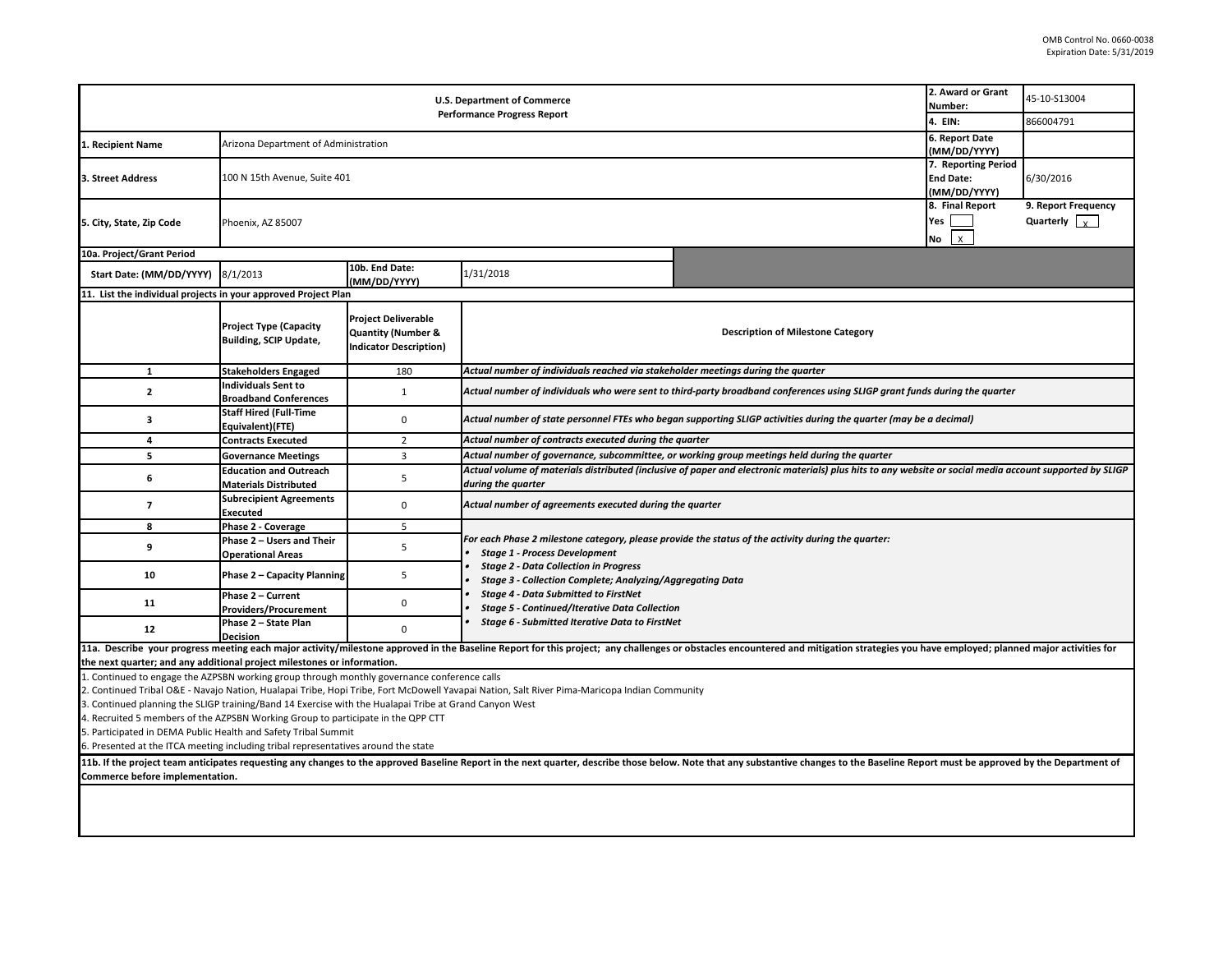**11c. Provide any other information that would be useful to NTIA as it assesses this project's progress.** 

**11d. Describe any success stories or best practices you have identified. Please be as specific as possible.**

**12. Personnel** 

**12a. If the project is not fully staffed, describe how any lack of staffing may impact the project's time line and when the project will be fully staffed.**

| 12b. Staffing Table - Please include all staff that have contributed time to the project. Please do not remove individuals from this table. |                            |                         |                                                                                             |                      |                               |                   |                 |                                         |                                          |
|---------------------------------------------------------------------------------------------------------------------------------------------|----------------------------|-------------------------|---------------------------------------------------------------------------------------------|----------------------|-------------------------------|-------------------|-----------------|-----------------------------------------|------------------------------------------|
| <b>Job Title</b>                                                                                                                            | FTE%                       |                         | Project (s) Assigned                                                                        |                      |                               |                   |                 |                                         |                                          |
| <b>Executive Manager</b>                                                                                                                    | 25%                        | Management oversight    |                                                                                             |                      |                               |                   |                 |                                         | No Change                                |
| Statewide Interoperability<br>Coordinator (SWIC)                                                                                            | 40%                        |                         | Management oversight and integration with current interoperability initiatives<br>No Change |                      |                               |                   |                 |                                         |                                          |
| Senior Program Advisor                                                                                                                      | 100%                       |                         | Management oversight and select sub-projects<br>No Change                                   |                      |                               |                   |                 |                                         |                                          |
| Sr. Project Manager                                                                                                                         | 90%                        |                         | Finance, performance tracking and deliverable reporting, and grants management<br>No Change |                      |                               |                   |                 |                                         |                                          |
| Finance & Planning                                                                                                                          | 15%                        | Finance oversight       | No Change                                                                                   |                      |                               |                   |                 |                                         |                                          |
| SPOC                                                                                                                                        | 40%                        | Single point of contact | No Change                                                                                   |                      |                               |                   |                 |                                         |                                          |
| Statewide Grant Administrator                                                                                                               | 50%                        | Management oversight    |                                                                                             |                      |                               |                   |                 |                                         | No Change                                |
| 13. Subcontracts (Vendors and/or Subrecipients)                                                                                             |                            |                         |                                                                                             |                      |                               |                   |                 |                                         |                                          |
| 13a. Subcontracts Table - Include all subcontractors. The totals from this table must equal the "Subcontracts Total" in Question 14f.       |                            |                         |                                                                                             |                      |                               |                   |                 |                                         |                                          |
| Name                                                                                                                                        | <b>Subcontract Purpose</b> |                         | Type<br>(Vendor/Subrec.)                                                                    | RFP/RFQ Issued (Y/N) | Contract<br>Executed<br>(Y/N) | <b>Start Date</b> | <b>End Date</b> | <b>Total Federal Funds</b><br>Allocated | <b>Total Matching Funds</b><br>Allocated |
| Knowledge Services                                                                                                                          | Staff Aug                  |                         |                                                                                             | N                    |                               | January-16        | January-18      | \$500,000.00                            | \$0.00                                   |
| Mission Critical Partners (MCP) SME                                                                                                         |                            |                         | <b>State Vendor</b>                                                                         | N                    | Y                             | October-15        | January-18      | \$800,065.00                            | \$0.00                                   |
| <b>IWC Highground</b>                                                                                                                       | <b>Marketing Materials</b> |                         | <b>State Vendor</b>                                                                         | N                    | $\mathsf{v}$                  | March-15          | June-15         | \$30,000.00                             | \$0.00                                   |
|                                                                                                                                             |                            |                         |                                                                                             |                      |                               |                   |                 |                                         |                                          |
| 13b. Describe any challenges encountered with vendors and/or subrecipients.                                                                 |                            |                         |                                                                                             |                      |                               |                   |                 |                                         |                                          |
|                                                                                                                                             |                            |                         |                                                                                             |                      |                               |                   |                 |                                         |                                          |